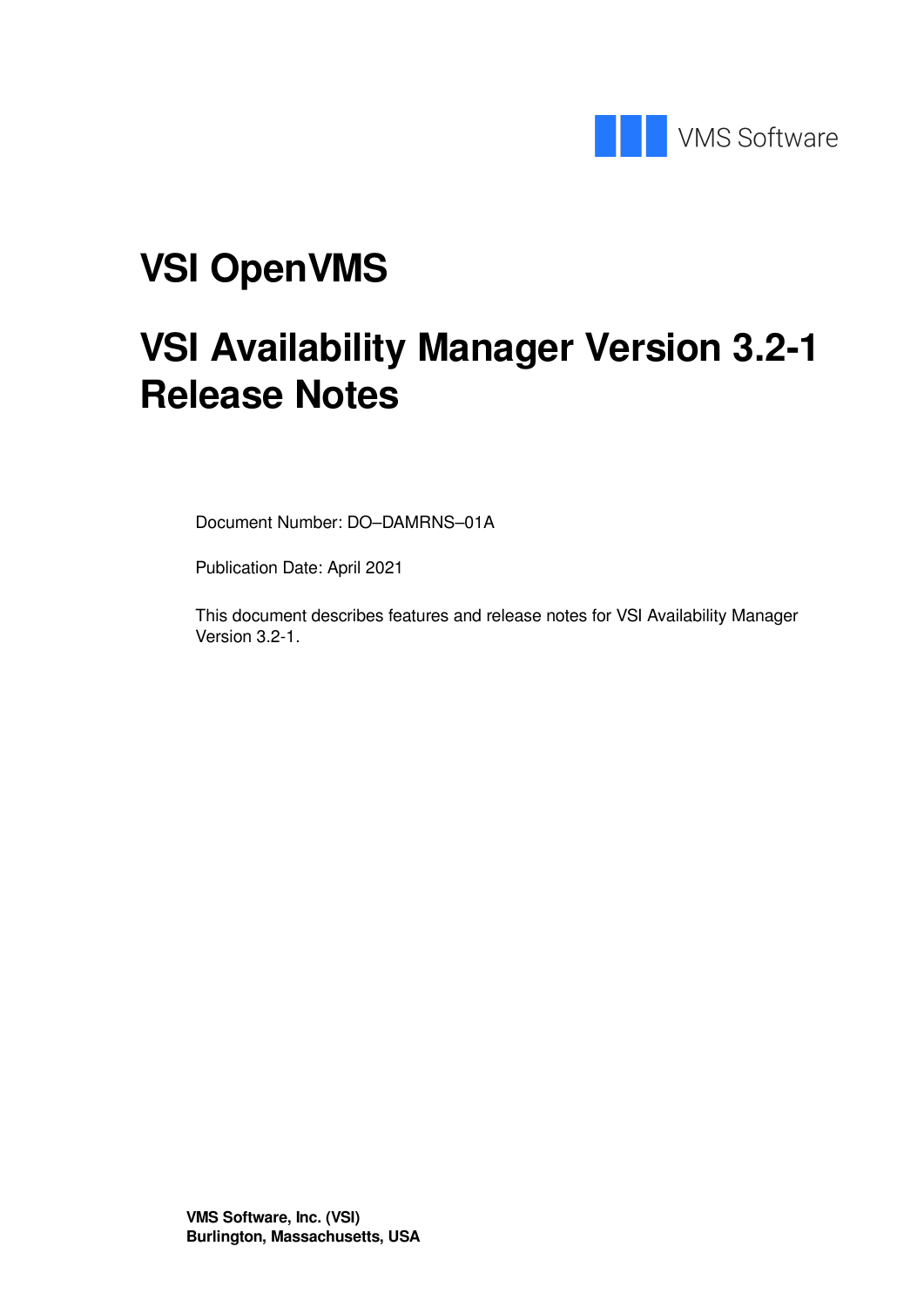#### **VSI Availability Manager Version 3.2-1 Release Notes**

**VMS Software** 

Copyright © 2022 VMS Software, Inc. (VSI), Burlington, Massachusetts, USA

#### **Legal Notice**

Confidential computer software. Valid license from VSI required for possession, use or copying. Consistent with FAR 12.211 and 12.212, Commercial Computer Software, Computer Software Documentation, and Technical Data for Commercial Items are licensed to the U.S. Government under vendor's standard commercial license.

The information contained herein is subject to change without notice. The only warranties for VSI products and services are set forth in the express warranty statements accompanying such products and services. Nothing herein should be construed as constituting an additional warranty. VSI shall not be liable for technical or editorial errors or omissions contained herein.

HPE, HPE Integrity, HPE Alpha, and HPE Proliant are trademarks or registered trademarks of Hewlett Packard Enterprise.

Intel, Itanium and IA-64 are trademarks or registered trademarks of Intel Corporation or its subsidiaries in the United States and other countries.

Microsoft, Windows, Windows-NT and Microsoft XP are U.S. registered trademarks of Microsoft Corporation. Microsoft Vista is either a registered trademark or trademark of Microsoft Corporation in the United States and/or other countries.

The VSI OpenVMS documentation set is available on DVD.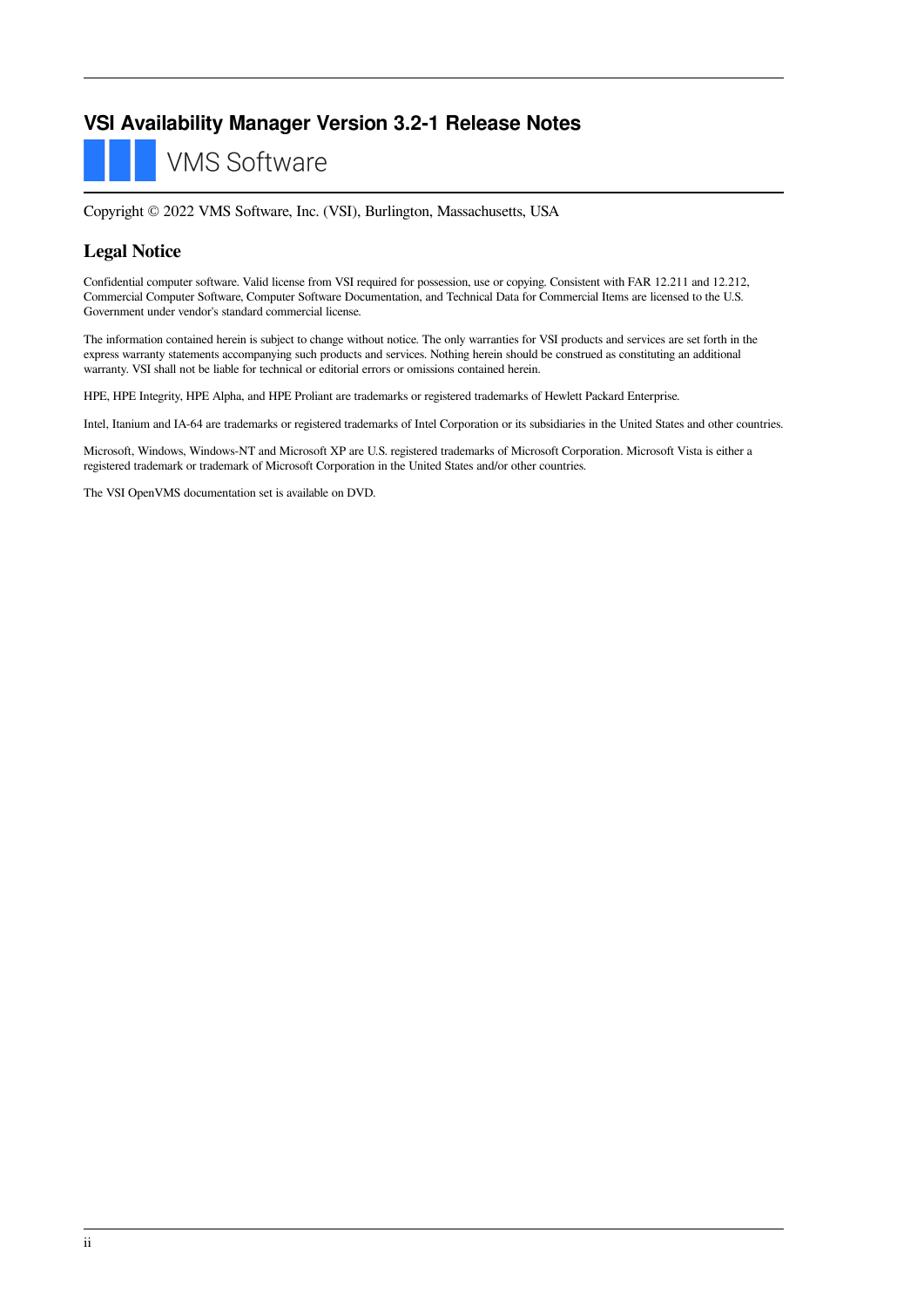| 3.2.3. Data Server Configuration Utility Added for Data Server Customization  3 |  |
|---------------------------------------------------------------------------------|--|
| 3.2.4. Windows Driver Queues for Network Packets Enhances Data Analyzer/Data    |  |
|                                                                                 |  |
| 3.2.5. OpenVMS Driver Queues for Network Packets Enhances Data Analyzer/        |  |
|                                                                                 |  |
|                                                                                 |  |
|                                                                                 |  |
|                                                                                 |  |
|                                                                                 |  |
|                                                                                 |  |
|                                                                                 |  |
|                                                                                 |  |
| 4.3.3. Single Disk Pane Operation Rate and Queue Length values have been        |  |
|                                                                                 |  |
|                                                                                 |  |
|                                                                                 |  |
|                                                                                 |  |
|                                                                                 |  |
| 6.1. Events Sometimes Displayed After Background Collection Stops  6            |  |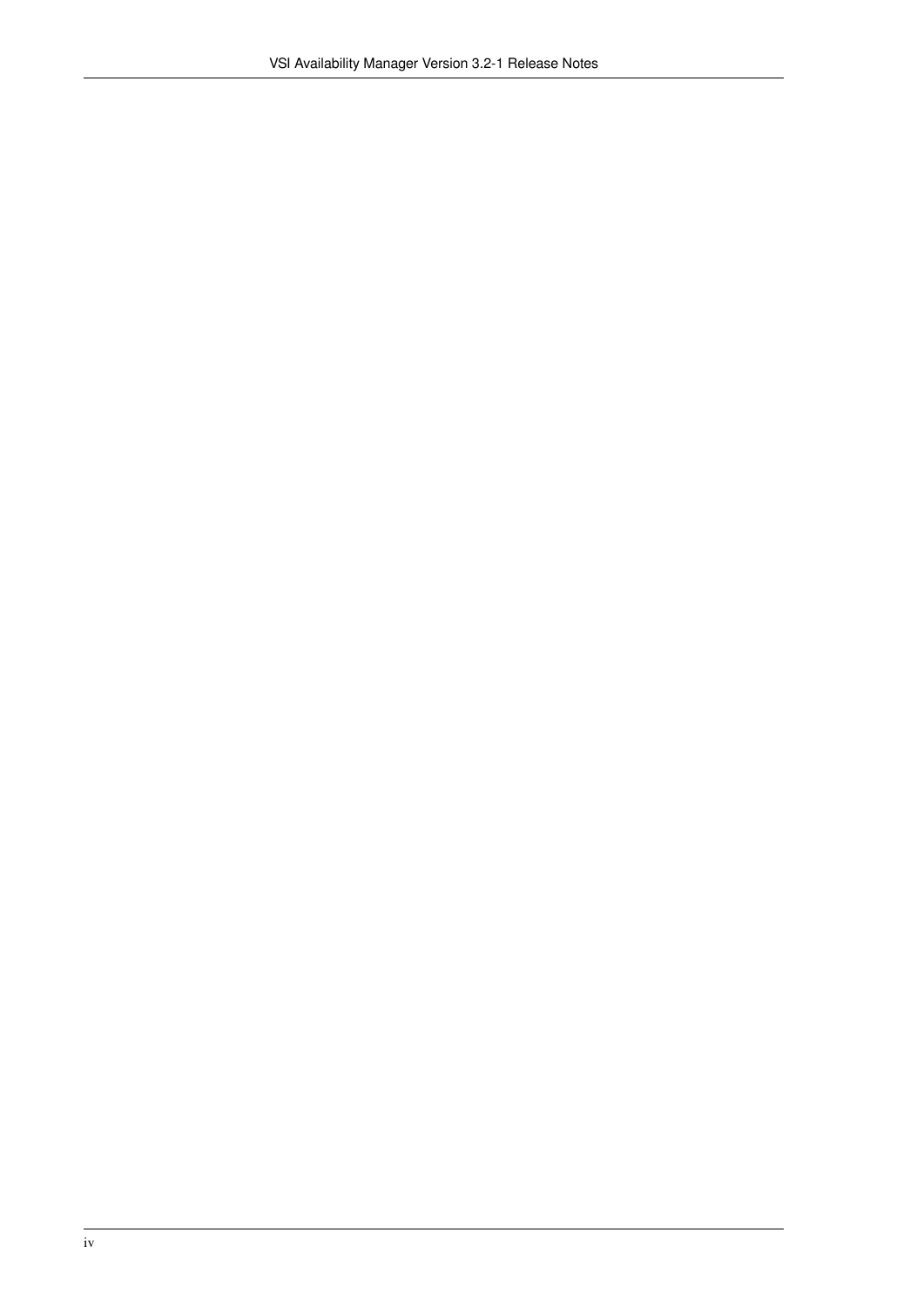# <span id="page-4-0"></span>**Preface**

# <span id="page-4-1"></span>**1. Intended Audience**

This document is intended for all users of VSI Availability Manager V3.2-1. Read this document, as well as the *VSI Availability Manager Version 3.2-1 Installation Instructions*, before you install this product on your system.

# <span id="page-4-2"></span>**2. Document Structure**

This document contains the following sections:

- Section 1: [Prerequisites](#page-6-1)
- Section 2: Release [Considerations](#page-6-2)
- Section 3: New Features and [Improvements](#page-6-3)
- [Section](#page-9-2) 4: Fixed Issues
- Section 5: Operation Notes and [Restrictions](#page-10-4)
- Section 6: [Display](#page-11-0) Notes

## <span id="page-4-3"></span>**3. VSI Availability Manager V3.2-1 Documentation**

The complete set of the VSI Availability Manager V3.2-1 documentation is available on the VSI OpenVMS website at . It includes the following documents:

- *VSI Availability Manager Version 3.2-1 Release Notes*
- *VSI Availability Manager Version 3.2-1 Installation Instructions*
- *VSI Availability Manager User's Guide*
- *VSI Availability Manager Data Server Guide for Microsoft Windows*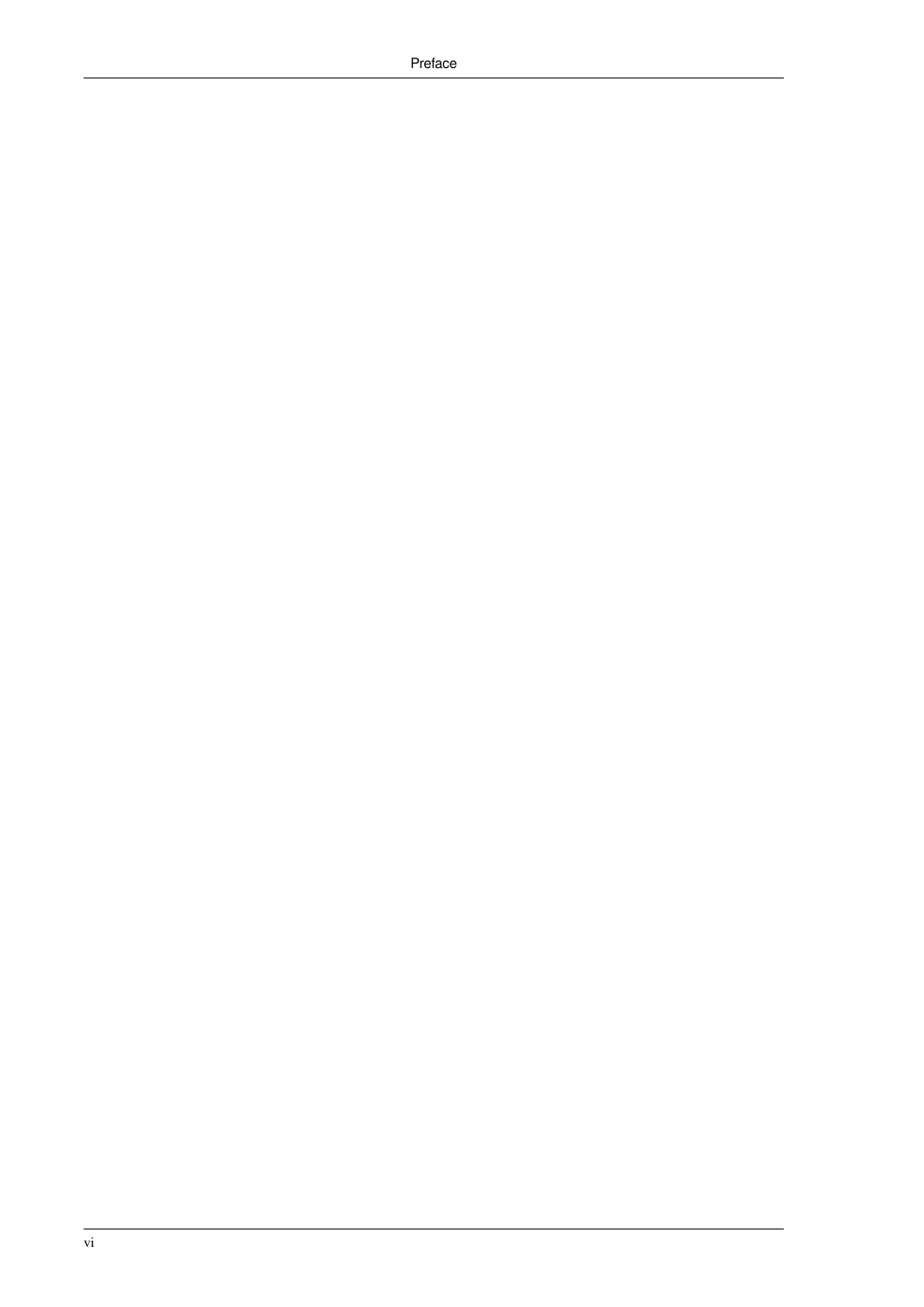# <span id="page-6-0"></span>**Release Notes**

This document describes late-breaking information and known issues for VSI Availability Manager V3.2-1.

# <span id="page-6-1"></span>**1. Prerequisites**

Please note the following prerequisites for VSI Availability Manager V3.2-1:

- You can install and run VSI Availability Manager V3.2-1 on the following operating systems:
	- VSI OpenVMS I64 Version 8.4-1H1 or higher
	- VSI OpenVMS Alpha Version 8.4-2L1 or higher
	- 64-bit Microsoft Windows 10
- On OpenVMS systems, the Availability Manager Data Analyzer and Data Server components require that the installation disk is an ODS-5 disk.
- Availability Manager Data Collector release information
	- The Availability Manager Data Collector V3.2 kit supersedes all data collectors installed from the AVAIL\_MAN\_BASE kits. The AVAIL\_MAN\_BASE kit is installed as part of an OpenVMS installation.
	- The Availability Manager Data Collector V3.2-1 kit supersedes all data collectors installed from the V3.2 kit.

## <span id="page-6-2"></span>**2. Release Considerations**

- The Availability Manager Data Collector installation may require a system reboot, see the Availability Manager Installation Instructions, Section 3.3.1.
- The Availability Manager for Windows installation requires the removal of any beta test version of the Windows kit. For saving any configuration and log files, see the Availability Manager Installation Instructions, Section 4.1.
- The Availability Manager configuration files for OpenVMS have been updated. For further information, see the Availability Manager Release Notes, [Section](#page-7-0) 3.1.1.
- The location of the configuration and log files has been updated. For further information, see the Availability Manager Release Notes, [Section](#page-7-1) 3.1.2.

## <span id="page-6-3"></span>**3. New Features and Improvements**

This section discusses new features and improvements introduced in V3.2-1 of the VSI Availability Manager.

### <span id="page-6-4"></span>**3.1. New Features for Availability Manager**

The following improvements pertain to both the OpenVMS and Windows editions of the Availability Manager.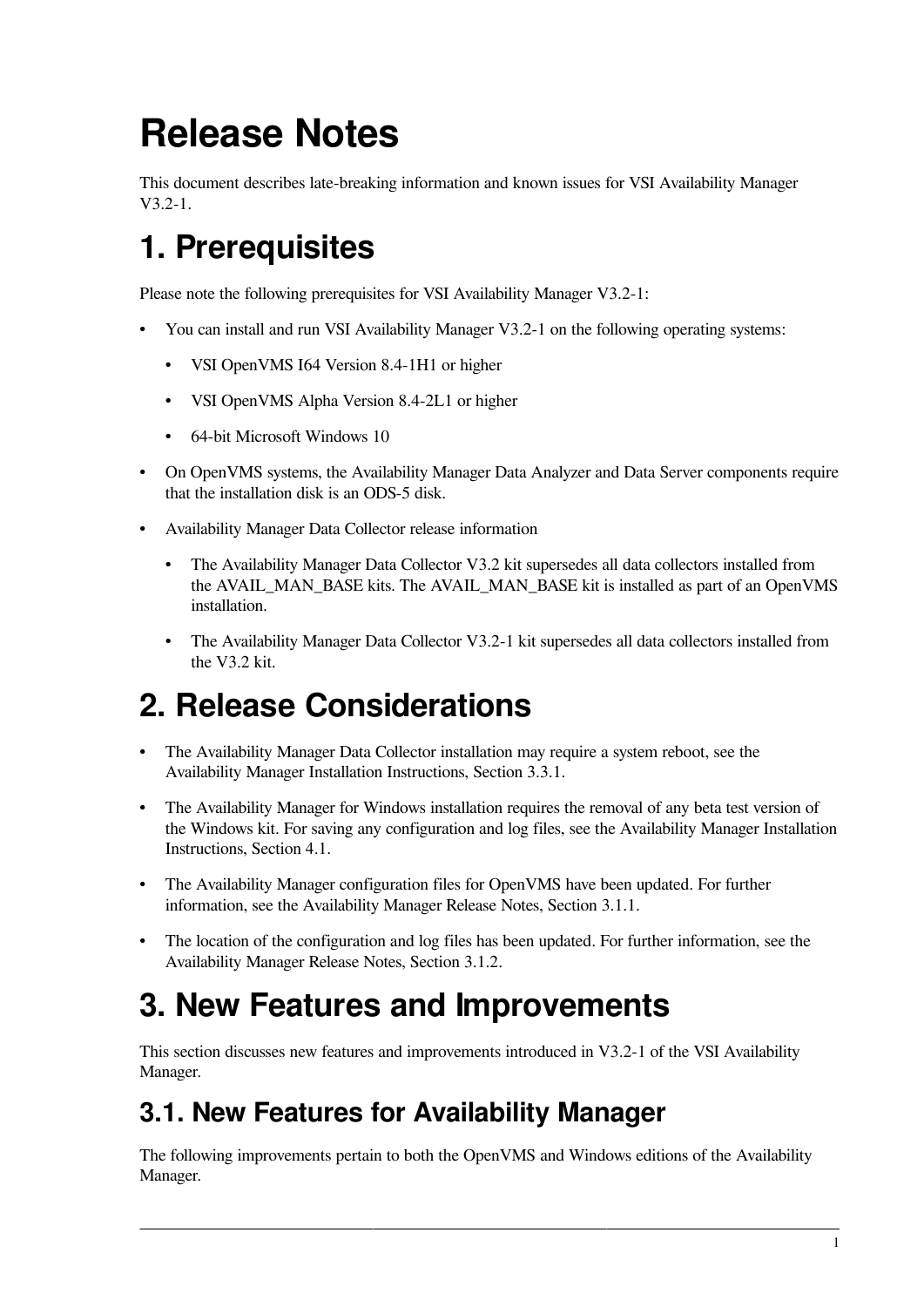#### <span id="page-7-0"></span>**3.1.1. Configuration File Updates**

This version of the Availability Manager has updated configuration and other files. Some of the updates are due to the new features in this version, and some of the updates are to remove text and configuration logicals that are not used by the Availability Manager.

#### **3.1.1.1. Saving Configuration Files**

VSI recommends saving the configuration INI, XML, and JKS files in the Availability Manager installation directory. Once the Availability Manager installation is complete, the *VSI Availability Manager Version 3.2-1 Installation Instructions* guide where to place these files.

#### **3.1.1.2. Updating Configuration Files from Templates**

VSI highly recommends copying the AMDS\$LOGICALS.TEMPLATE file to AMDS\$LOGICALS.COM and updating it with your settings. The same applies to AMDS\$DRIVER\_ACCESS.TEMPLATE and AMDS\$DRIVER\_ACCESS.DAT files.

#### <span id="page-7-1"></span>**3.1.2. Allow for Per-User Customizations and Log File Storage**

The default location for configuration and log files for the Availability Manager are now in the user's directory instead of the installation directory. This allows you to set various customizations independent of other Availability Manager users on the system.

The files are stored by default in the AMDS\$AM subdirectory. Config and Log subdirectories within the AMDS\$AM subdirectory contain the configuration and log files, respectively.

For Windows systems, the default setup creates the folder AMDS\$AM in the user's folder (typically C:\Users\*<username>*). The configuration and log locations can be overridden by creating the AMDS\$AM\_CONFIG and AMDS\$AM\_LOG environment variables before starting the Data Analyzer or Data Server.

For OpenVMS systems, the default setup creates the subdirectory AMDS\$AM in the user's SYS\$LOGIN directory. The configuration and log locations can be overridden by creating the AMDS\$AM\_CONFIG and AMDS\$AM\_LOG logical names before starting the Data Analyzer or Data Server.

#### **Note**

Configuration files related to the Data Server still reside in the installation directory because there is only one Data Server configuration for the system.

### <span id="page-7-2"></span>**3.2. New Features for Availability Manager on Windows**

This section discuss new features and improvements for the Windows version of the Availability Manager.

#### <span id="page-7-3"></span>**3.2.1. 64-bit Microsoft Windows 10 Support**

In V3.2-1, the Availability Manager installs and runs on 64-bit Microsoft Windows 10 systems. Updates to the Windows protocol driver and Data Server configuration have been made to accommodate requirements for 64-bit Windows.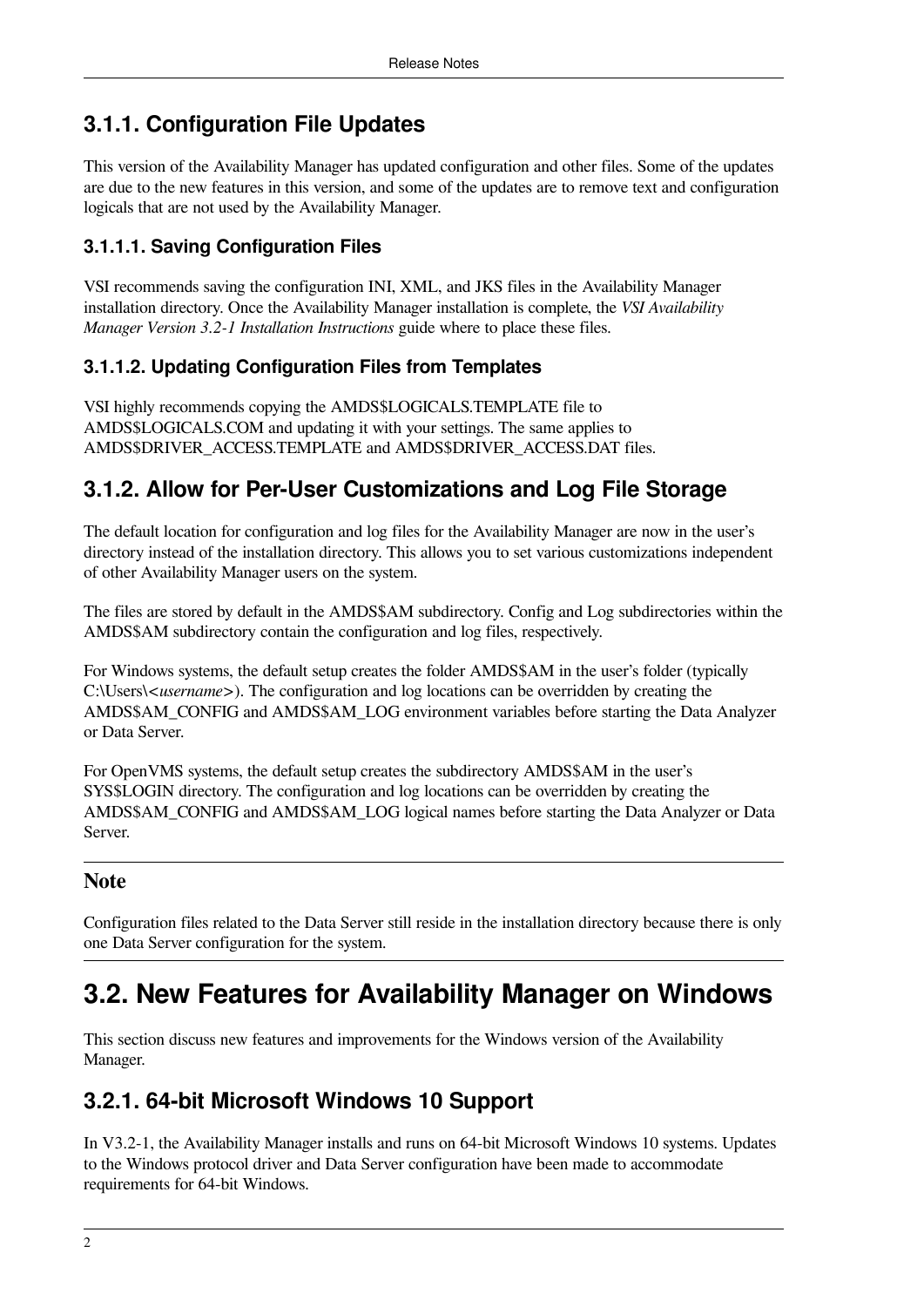#### **Important**

VSI Availability Manager V3.2-1 does *not* support 32-bit Microsoft Windows versions.

#### <span id="page-8-0"></span>**3.2.2. Optional Installation of the Windows Protocol Driver**

The Windows protocol driver allows the Data Analyzer and Data Server to communicate with OpenVMS systems on a local LAN. You must have Administrator privilege on the Windows system in order to install and use this driver. If you do not have Administrator privilege system, or only connect to a remote Data Server, you do not need to install the driver.

A screen in the kit's installation wizard allows you the option of installing the driver. By selecting the checkbox, the driver is installed, requiring Administrator privilege. By leaving the checkbox clear, the Data Analyzer is installed without the driver, and the installation proceeds without the need for Administrator privilege.

#### <span id="page-8-1"></span>**3.2.3. Data Server Configuration Utility Added for Data Server Customization**

The Data Server configuration utility has been added to the Availability Manager Windows installation to configure the IP port number for the network adapters on the system. The new *VSI Availability Manager Data Server Guide for Microsoft Windows* provides the configuration process instructions.

For OpenVMS, there is only one port number necessary when running the Data Server, and it is specified by the /PORT\_NUMBER qualifier. The port numbers available for use are the same as those described in the *VSI Availability Manager Data Server Guide for Microsoft Windows*.

#### <span id="page-8-2"></span>**3.2.4. Windows Driver Queues for Network Packets Enhances Data Analyzer/Data Server Performance**

Monitoring large OpenVMS systems or clusters, especially when viewing the Data Analyzer over a remote connection, could result in a number of DCSLOW and DCCOLT events due to the number of packets exceeding what the Data Analyzer or Data Server could service. In extreme cases, this could result in long delays in updating data in Data Analyzer displays.

The Windows protocol driver has been enhanced to queue up bursts of incoming network packets, allowing the Data Analyzer or Data Server time to service them. The Data Analyzer/Data Server have also been enhanced to allow for concurrent writes of network packets to OpenVMS systems, allowing for faster data collection. Each of these enhancements allows the Data Analyzer and Data Server to service a greater number of OpenVMS systems.

The read queue size and the number of concurrent writes are set to 10 and 2 by default. These values work well for monitoring a large OpenVMS cluster. However, if you experience the above symptoms, you might find it helpful to adjust the read queue length.

The default values can be overridden by defining Windows registry values. Both are in the following registry folder:

HKEY\_LOCAL\_MACHINE\SYSTEM\CurrentControlSet\Services\AmNdis60\Configuration

**Table 1. Windows Driver Registry Keys**

| <b>Registry Key</b> | <b>DWORD</b> Value            |
|---------------------|-------------------------------|
| RecvBufferQueueSize | Default is 10, maximum is 100 |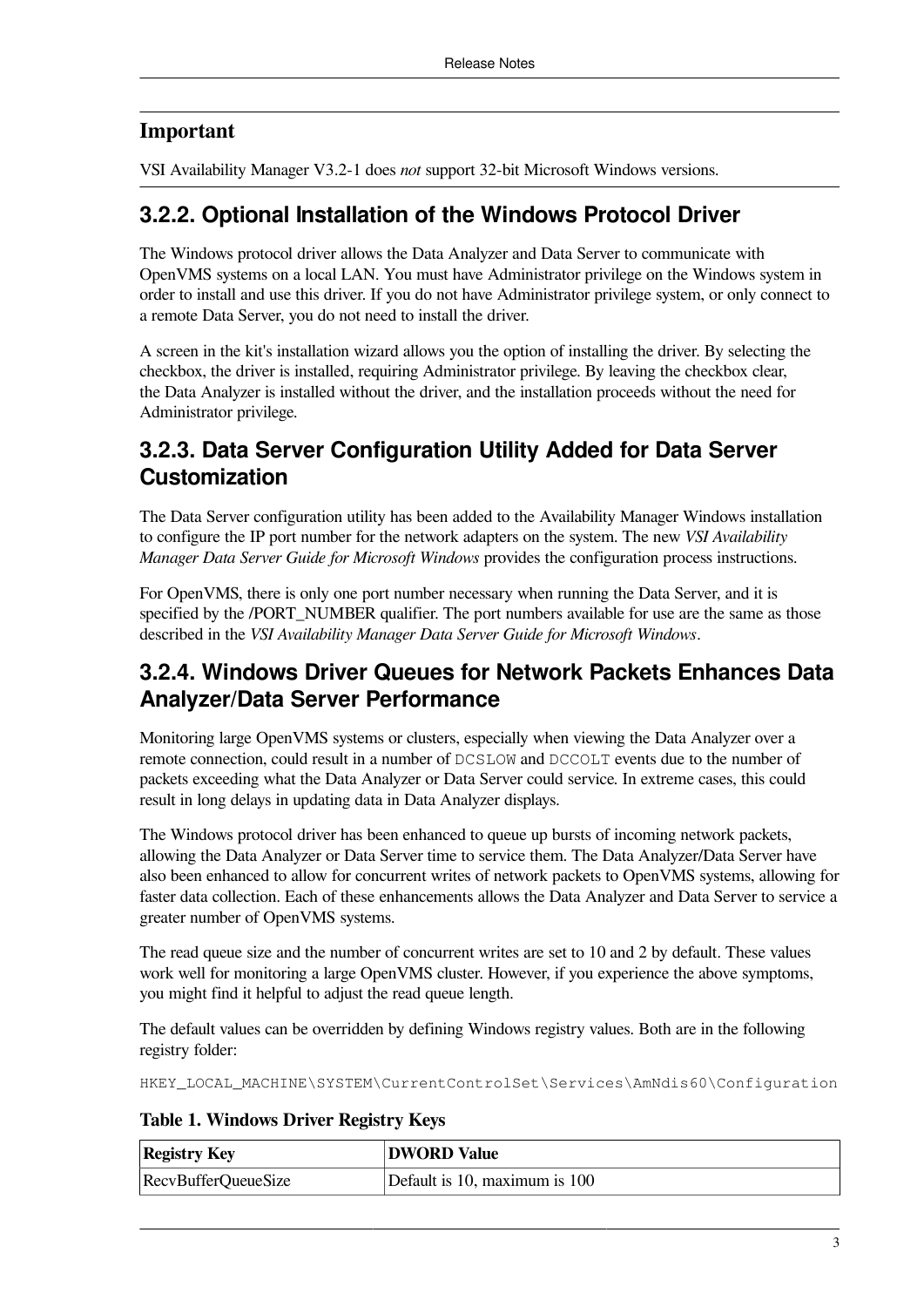| <b>Registry Key</b> | <b>DWORD Value</b>          |
|---------------------|-----------------------------|
| SendBufferCount     | Default is 2, maximum is 10 |

#### <span id="page-9-0"></span>**3.2.5. OpenVMS Driver Queues for Network Packets Enhances Data Analyzer/Data Server Performance**

This enhancement is the OpenVMS driver equivalent of the enhancements made to the Windows driver in [Section](#page-8-2) 3.2.4.

The read queue size is set to 20 by default. This value works well for monitoring a large OpenVMS cluster. However, if you experience a number of DCSLOW and DCCOLT events, you might find it helpful to adjust the read queue length.

The default value can be overridden by adjusting the value of AMDS\$NUM\_RCV\_PACKETS in the file SYS\$MANAGER:AMDS\$LOGICALS.COM. If this value is not in your file, then you can copy the section from the file SYS\$MANAGER:AMDS\$LOGICALS.TEMPLATE.

#### <span id="page-9-1"></span>**3.2.6. Set Java Heap Values for Data Analyzer and Data Server**

Java heap values affect how Java applications perform. The settings for the Availability Manager Data Analyzer and Data Server have been set to monitor large systems. However, in case these values are insufficient, you can override the default values by creating Windows environment variables. These variables are as follows:

| <b>Component</b> | <b>Heap type</b> | <b>Variable</b>                    |
|------------------|------------------|------------------------------------|
| Data Analyzer    | Initial heap     | AMDS\$AM_DA_JAVA_INITIAL_HEAP_SIZE |
|                  | Maximum heap     | AMDS\$AM_DA_JAVA_MAX_HEAP_SIZE     |
| Data Server      | Initial heap     | AMDS\$AM_DS_JAVA_INITIAL_HEAP_SIZE |
|                  | Maximum heap     | AMDS\$AM_DS_JAVA_MAX_HEAP_SIZE     |

**Table 2. Java Heap Variables for Data Analyzer and Data Server**

#### **Note**

For OpenVMS, these values are specified by the /IHEAP and /MHEAP qualifiers.

## <span id="page-9-2"></span>**4. Fixed Issues**

The following issues have been fixed in V3.2-1 of the Availability Manager.

### <span id="page-9-3"></span>**4.1. Support for OpenVMS 2 TB Disk Volumes**

Previous versions of VSI Availability Manager would display volume size data as negative numbers if the values were greater than 1 GB. This issue has been fixed.

### <span id="page-9-4"></span>**4.2. Support for Monitoring LD Disk Volumes**

The VSI Availability Manager did not display LD disk volumes (LDAn:) on OpenVMS systems. The cause was a change in device characteristics for the recent LD disk driver version. The device filter for disk drives in disk volume data collections has been updated, and now the disk volumes are displayed.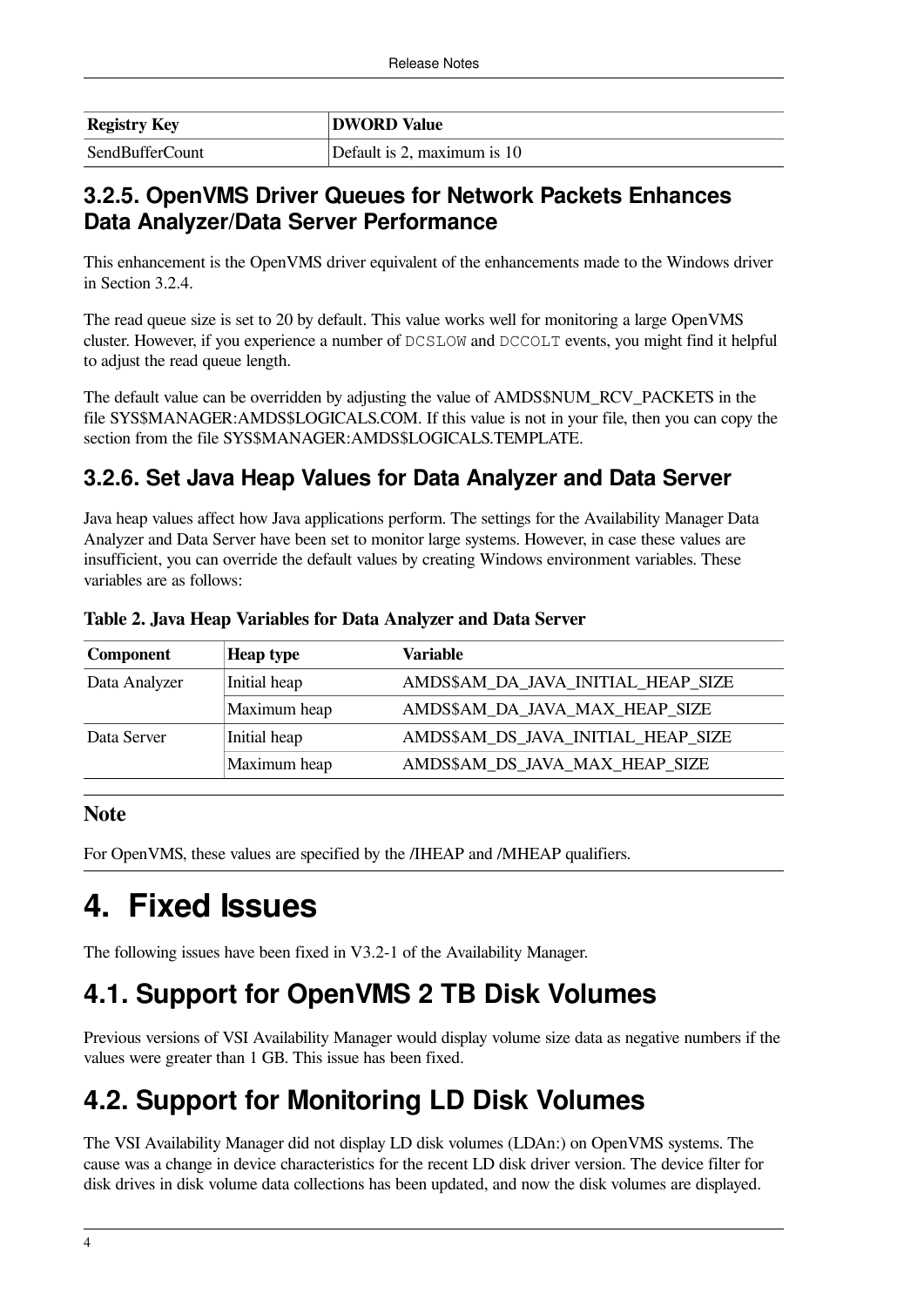### <span id="page-10-0"></span>**4.3. Fixed issues from the V3.2 Data Collector kit**

Due to the importance of the fixes in the Availability Manager V3.2 Data Collector kit, the fixes are included.

#### <span id="page-10-1"></span>**4.3.1. System crash - INVTQEFMT, Invalid time queue entry format**

Under rare circumstances, the Data Collector would crash when generating a Hello packet. This packet is read by the Data Analyzer, and causes the Data Analyzer to start monitoring the system.

The problem was in queueing a future request to generate next Hello packet, using an OpenVMS TQE for the request. The problem has been fixed.

#### <span id="page-10-2"></span>**4.3.2. Setting SYSGEN Parameter LAN\_FLAGS is no longer necessary**

In OpenVMS Patch kit VMS732\_LAN-V0700 introduced a mechanism for tracking buffers holding network traffic from the network. Any software that receives these buffers needs to return them in a specified manner. With this change, using the Data Analyzer on an OpenVMS system for a while would suddenly show the PTHLST event for all remote systems. The workaround was to set SYSGEN parameter LAN\_FLAGS bit 16 on.

RMDRIVER has been updated to return the buffers as specified by OpenVMS. Setting LAN\_FLAGS bit 16 is no longer necessary.

#### <span id="page-10-3"></span>**4.3.3. Single Disk Pane Operation Rate and Queue Length values have been corrected**

The Single Disk pane would display the disk operation rate and queue length with values one hundred times the actual value. The values were not correctly scaled to display the actual values. This has been fixed.

## <span id="page-10-4"></span>**5. Operation Notes and Restrictions**

This section contains notes pertaining to the operation of the VSI Availability Manager V3.2-1.

### <span id="page-10-5"></span>**5.1. Starting the Data Server Might Trigger Windows Security Alert**

On Windows systems, a security alert from the Windows firewall or third-party firewall might be displayed for the Java 2 Platform Standard Edition binary. The Data Server needs to accept connections as part of its normal operation. Set the firewall to unblock the program.

### <span id="page-10-6"></span>**5.2. Running Reflective Memory by GE Fanuc and Availability Manager**

The Reflective Memory product by GE Fanuc sets up the device RMA0: as part of its normal operation. Because the Availability Manager Data Collector also creates the device RMA0:, both products cannot run on the same node at the same time.